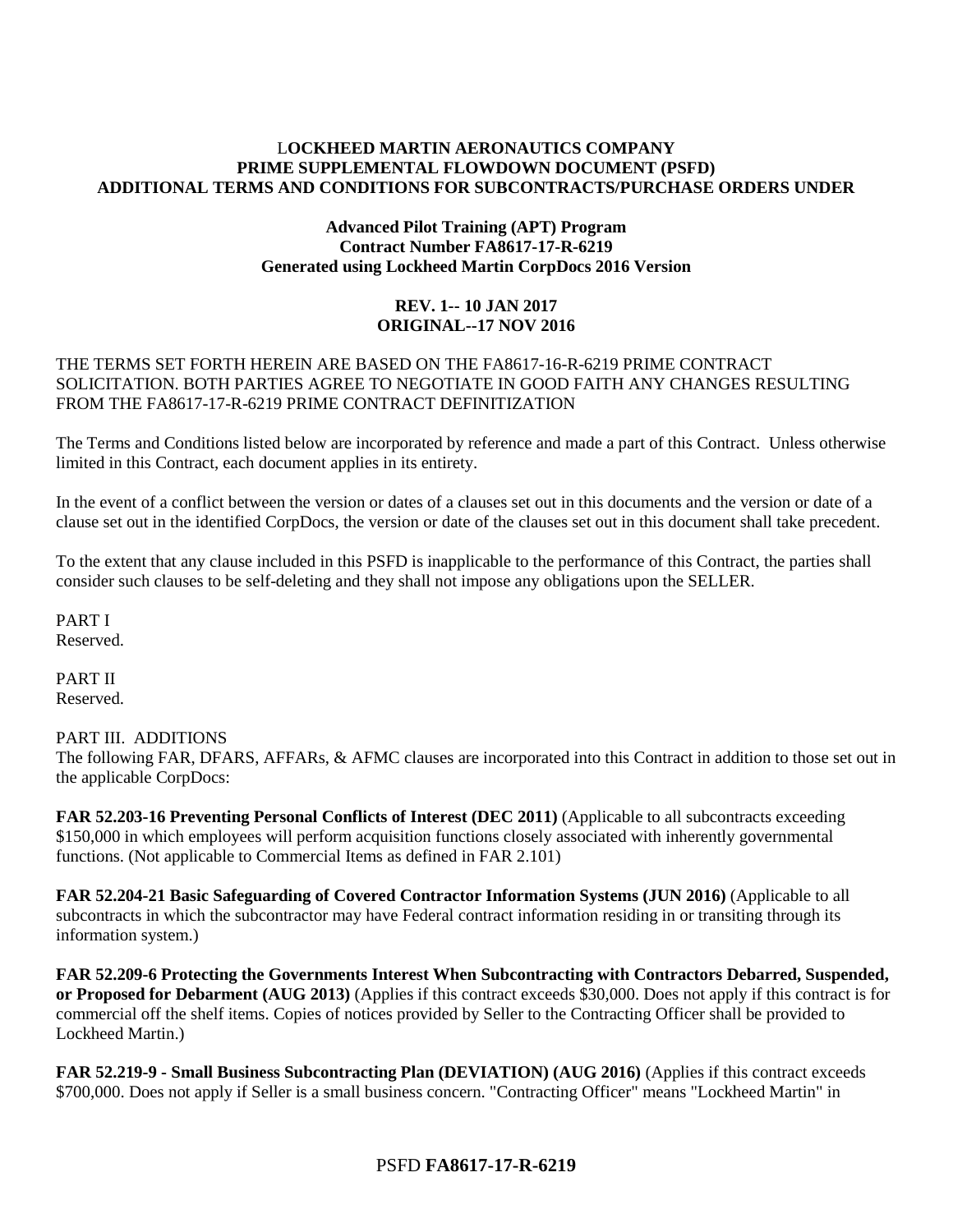paragraph (c). Seller's subcontracting plan is incorporated herein by reference. Not applicable to Commercial Items as defined in FAR 2.101)

**FAR 52.222-44 Fair Labor Standards Act and Service Contract Labor Standards-Price Adjustment (MAY 2014)** (Applies if FAR 52.222-41 applies to this contract. "Contracting Officer" means "Lockheed Martin and the Contracting Officer" except in paragraph (e) where it means "Lockheed Martin." The notice period in paragraph (e) is changed to twenty (20) days. Adjustments made to this contract shall not be made unless or until the Contracting Officer make appropriate adjustments to Lockheed Martin's prime contract.)

**FAR 52.222-56 Certification Regarding Trafficking in Persons Compliance Plan (MAR 2015)** (Applies to solicitations for subcontracts for supplies, other than commercially available off-the-shelf items, acquired outside the United States, or services to be performed outside the United States; and where the subcontract is estimated to exceed \$500,000. In paragraph (d) "Contracting Officer" means "Contracting Officer and Lockheed Martin." In paragraph (e), "Government" means "Lockheed Martin.")

**FAR 52.222-99 Establishing a Minimum Wage for Contractors (DEVIATION 2014-O0017) (JUN 2015)** ("Contracting Officer" means "Lockheed Martin.")

**FAR 52.230-4 Disclosure and Consistency of Cost Accounting Practices--Foreign Concerns (OCT 2015)** ("Government" as used in the second and third sentences means "Government or Lockheed Martin." Applicable to subcontracts awarded to a foreign subcontractor unless the subcontractor is otherwise exempt from CAS. Not applicable to Commercial Items as defined in FAR 2.101)

**FAR 52.246-15 Certificate of Conformance (APR 1984)** (Applies to subcontracts where subcontractors will make direct shipments to the Government and there is no intervening acceptance by Lockheed Martin.)

**FAR 52.249-3 Termination for Convenience of the Government (Dismantling, Demolition, or Removal of Improvements) (APR 2012)** ("Government" and "Contracting Officer" mean "Lockheed Martin" except in paragraph (n) where "Government" means "Lockheed Martin and the Government" and "Contracting Officer" means "Lockheed Martin or the Contracting Officer." In paragraph (c) "120 days" is changed to "60 days." In paragraph (d) "15 days" is changed to "30 days," and "45 days" is changed to "60 days." In paragraph (e) "1 year" is changed to "six months." In paragraph (l) "90 days" is changed to "45 days." Paragraph (j) is deleted. Settlements and payments under this clause may be subject to the approval of the Contracting Officer. Not applicable to Commercial Items as defined in FAR 2.101)

### DFARS **252.204-7008 COMPLIANCE WITH SAFEGUARDING COVERED DEFENSE INFORMATION CONTROLS (DEVIATION 2016-O0001) (OCT 2015)**

**DFARS 252.204-7015 Notice of Authorized Disclosure of Information for Litigation Support (May 2016)**

**DFARS 252.219-7003 SMALL BUSINESS SUBCONTRACTING PLAN (DOD CONTRACTS) (DEVIATION) (AUG 2016) (**Does not apply to Commercial Items as defined in FAR 2.101).

DFARS **252.234-7002 EARNED VALUE MANAGEMENT SYSTEM (DEVIATION 2015-O0017) (SEP 2015) (**The blank in paragraph (k) is completed as follows: TBD; Does not apply to Commercial Items as defined in FAR 2.101).

**DFARS 252.239-7017 Notice of Supply Chain Risk (Nov 2013)** (Applicable to solicitations for subcontracts that involve the development or delivery of any information technology whether acquired as a service or as a supply. "Government" means "Lockheed Martin and the Government")

**AFFARS 5352.223-9000 Elimination of Use of Class I Ozone Depleting Substances (ODS) (Nov 2012)** (The blank in paragraph (d) is completed with "None." In paragraph (d) "Contracting Officer" means "Lockheed Martin." Not applicable to Commercial Items as defined in FAR 2.101)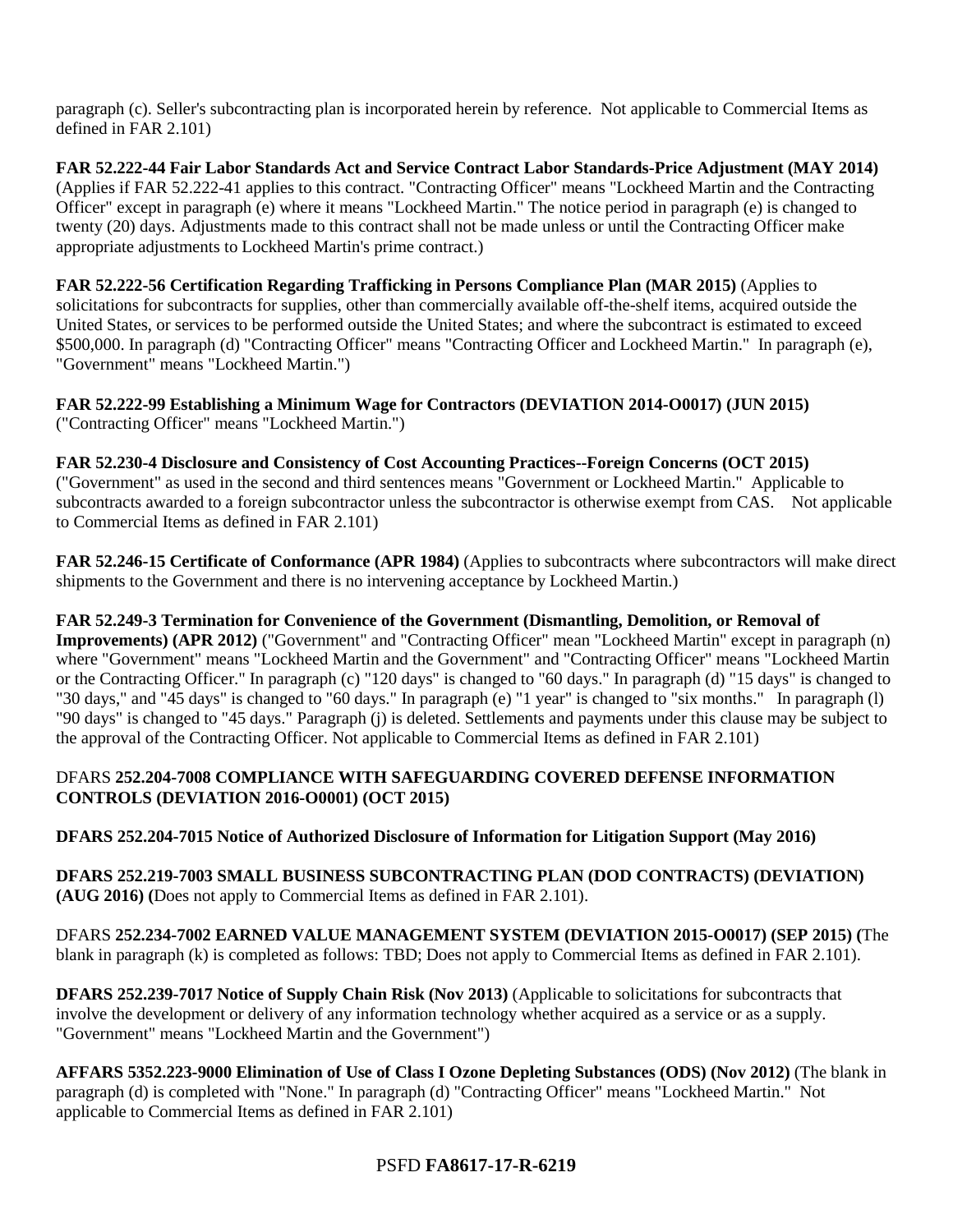**AFMC 5352.227-9000 Export-Controlled Data Restrictions (Jul 1997)** ("Contracting Officer" means "Lockheed Martin.")

### **LCMC/WLZ-H-001 - DELIVERY AND LICENSE RIGHTS FOR TECHNICAL DATA AND SOFTWARE NECESSARY FOR OPERATION, MAINTENANCE, INSTALLATION AND TRAINING (OMIT) (DEC 2016)**

(a) Definitions. As used in this special contract requirement and associated PO line items:

OMIT Data" is defined for the purposes of this contract as all technical data, computer software, computer software documentation, computer data bases and graphics pertaining to the APT aircraft system, GBTS, and support equipment required to successfully conduct all operation, maintenance, installation and training activities, regardless of whether such activities are performed by Air Force, military, civilian, or contract personnel..

#### A. OPERATION

"Operation" includes all procedures, guidance, and instructions for ground and inflight operating, handling, testing, emergency, utilization, familiarization, and functional use of the Aircraft, Engine(s), Support Equipment (SE), Aircrew Training Devices (ATDs), and Ground Training Devices (GTDs) to perform their intended functions. Operation also includes all data to identify, catalog, stock, source, acquire, procure, replenish, package, handle, store, and transport of the APT aircraft system and GBTS; and their subsystems, assemblies, subassemblies, components, parts, and pieces..

#### B. MAINTENANCE

"Maintenance" includes all scheduled and unscheduled organizational, intermediate, and depot-level maintenance and repair capabilities to maintain, inspect, test, service, adjust, troubleshoot, analyze, remove, replace, repair, install, disassemble, reassemble, and overhaul to maintain in, or restore to, a serviceable condition the APT aircraft system and GBTS; and their subsystems, assemblies, subassemblies, components, parts, and pieces (whether hardware or software). Maintenance includes sustainment of the OMIT data itself.

### C. INSTALLATION

"Installation" includes infrastructure such as facility planning, site surveys, hangers, maintenance facilities, supply chain management, hush houses, test cells, test stands and benches, runways, ramps, wash racks, fueling/defueling stations, tools, SE, communications, data links, security, data information technology, and all other data and planning necessary for the initial standup and continued operations, training, sustainment, and maintenance at all operational sites as well as organizational, intermediate, and depot-level maintenance requirements in support of the APT aircraft system and GBTS; and their subsystems, assemblies, subassemblies, components, parts, and pieces..

### D. TRAINING

"Training" includes Type 1 training and all other formal and informal classroom, flight line, hanger, simulation, ground operation, and inflight supervised and unsupervised instruction in the flight of, operation of, use of, testing of, supply chain management of, and the organizational, intermediate, and depot-level repair and overhaul maintenance of the APT aircraft system and GBTS; and their subsystems, assemblies, subassemblies, components, parts, and pieces..

- 1. The term "depot-level maintenance" as used in this contract-
- A. Includes, but is not limited to-

(i) Installation, inspection, localization, isolation, disassembly, interchange, repair, reassembly, alignment, checkout; and (ii) Maintenance performed, including modification, testing and reclamation, on material requiring repair, major

- overhaul, or complete rebuild of parts, assemblies, subassemblies, and end items; and
- (iii) Software maintenance; and including testing, and reclamation; and
- (iv) Maintenance performed for continuous airworthiness.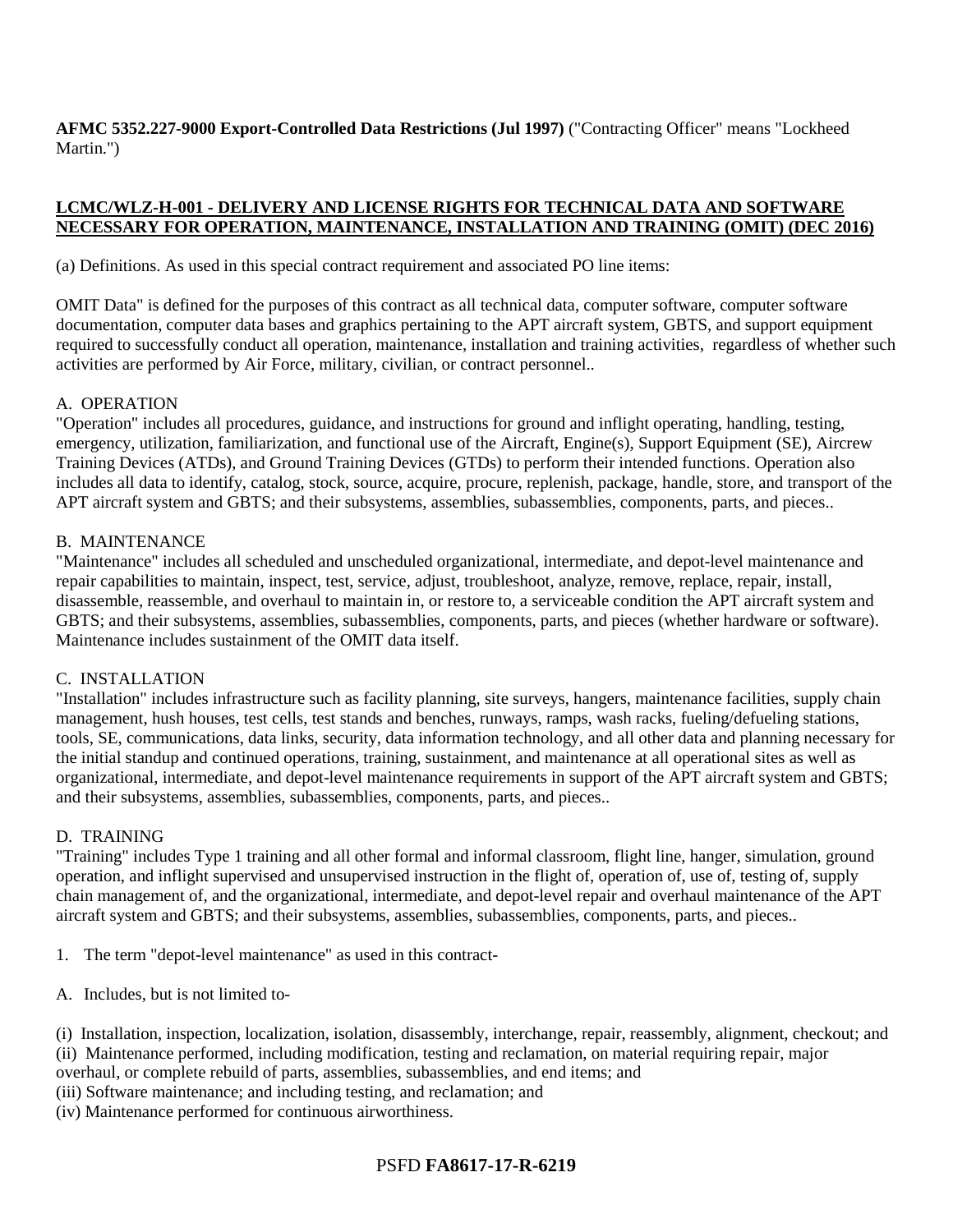B. Does not include the manufacture of new items.

3. Other terms used in this special contract requirement defined in the following clauses have the same meaning as set forth in those clauses:

A. DFARS 252.227-7013; B. DFARS 252.227-7014; and C. DFARS 252.227-7015.

(b) Delivery Requirements. The Seller shall deliver all technical data, computer software documentation, computer databases, computer software and graphics that are necessary or required to support OMIT and having the characteristics (e.g., content, format, and delivery medium) necessary for OMIT..

1. General. The Government requirements for such technical data, computer software documentation, computer databases, graphics, and computer software include--

A. No less information or detail than industry standards, nor less than Lockheed Martin typically requires or uses to perform OMIT activities; and

B. Additional information or detail necessary for military purposes related to OMIT.

- 2. Depot-Level OMIT Data.Depot-level OMIT data includes a complete package of technical data, computer software documentation, computer databases, graphics and computer software necessary for installation and deinstallation, and disassembly and reassembly, at the lowest practicable segregable level. Examples of technical data and computer programs that are needed to perform depot-level maintenance include, but are not limited to, the following:
- A. Detailed airframe technical data and information regarding all systems;
- B. Depot-level maintenance technical data and information regarding all systems, subsystems, and components; and
- C. Interface Control Documents (ICDs).

(c) License Rights. Contractor hereby grants or shall obtain for the Government unlimited rights in all technical data, computer software, computer databases, graphics, and computer software documentation necessary for OMIT. Any exceptions to this grant for computer software shall be identified and asserted as a restriction on computer software pursuant to LCMC/WLZ - H002 and shall include any assertions for commercial computer software required for OMIT, which shall be subject to a commercial license consistent with DFARS 227.7202-1(a) and AFMC STD-8 clause, Alternate I and Alternate III only.

(d) Subcontractors and Suppliers. The contractor's obligations in this special contract requirement shall apply to all technical data, computer software documentation, computer databases, graphics and computer software, including all technical data developed, delivered, or otherwise provided by subcontractors and suppliers at any tier; regardless of whether the OMIT data is, or relates to, commercial items or noncommercial items. The contractor shall include these requirements in its subcontracts or other contractual or legal instruments with its subcontractors and suppliers at any tier. The contractor shall ensure all subcontractors and suppliers at any tier replicate this clause.

(e) Validation of Asserted Restrictions and Restrictive Markings. Nothing in this special contract requirement limits or otherwise affects the parties' rights or obligations specified in DFARS 252.227-7019 or 252.227-7037. The Contracting Officer reserves the right to validate any asserted restriction or restrictive marking, at a later date, in accordance with the procedures of these clauses.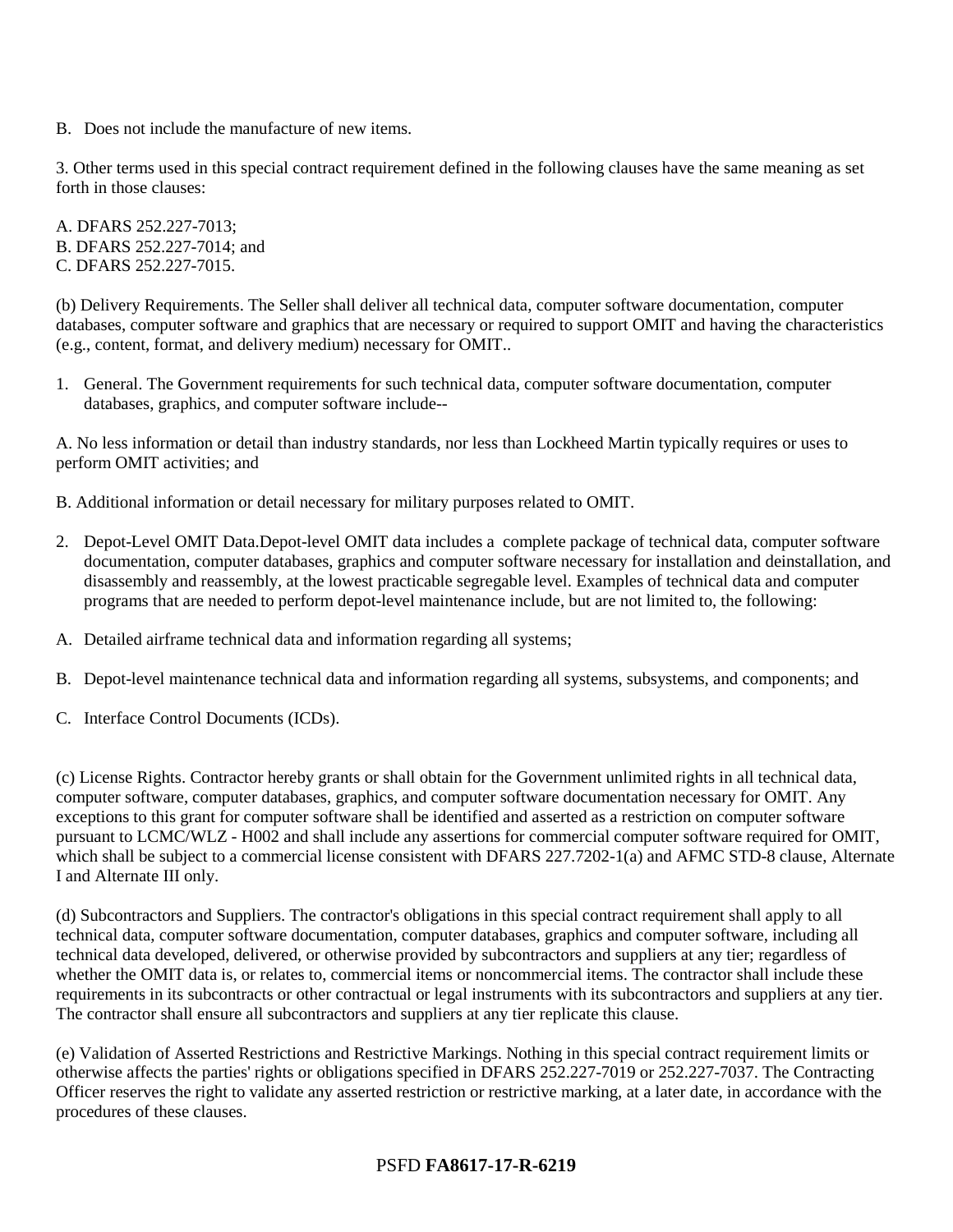# **LCMC/WLZ--H002 IDENTIFICATION AND ASSERTION OF RESTRICTIONS ON TECHNICAL DATA AND COMPUTER SOFTWARE (DEC 2016)**

- (a) Definitions. Terms used in this Special Contract Requirement (SCR) that are defined in the following clauses and SCR have the same meaning as set forth in those clauses:
- 1. DFARS 252.227-7013;
- 2. DFARS 252.227-7014;
- 3. DFARS 252.227-7015;
- 4. DFARS 252.227-7017; or

5. LCMC/WLZ--H001 Delivery And License Rights For Technical Data and Software Necessary For Operation Maintenance, Installation and Training (OMIT) (DEC 2016)

(b) Identification and Assertion of Restrictions. The Seller shall not deliver or otherwise provide to the Government any technical data or computer software with restrictive markings (or otherwise subject to restrictions on access, use, modification, reproduction, release, performance, display, or disclosure) unless the technical data or computer software has been identified in accordance with the following requirements:

1. Pre-Award Identification and Assertion. The Seller (including its subcontractors or suppliers, or potential subcontractors or suppliers, at any tier) identified all technical data and computer software that it proposed to be delivered or otherwise provided with less than unlimited rights as follows:

A. Noncommercial Technologies. Noncommercial technical data and noncommercial computer software was identified pursuant to DFARS 252.227-7017.

B. Commercial Technologies. The Seller also identified and asserted any restrictions for all commercial computer software and commercial technical data (i.e., technical data pertaining to a commercial item) by providing the same types of information, using a similar format, and following the same procedures and requirements as specified at DFARS 252.227-7017.

2. Post-Award Updates to the Pre-Award Identification and Assertions. Except as provided in this paragraph the Seller (including its subcontractors or suppliers at any tier) shall not supplement or revise the pre-award Identification and Assertions after contract award.

A. Noncommercial Technologies. Post-award identification and assertion of restrictions on noncommercial technical data and noncommercial computer software are governed by paragraph (e) of DFARS 252.227-7013 and DFARS 252.227-7014, respectively.

B. Commercial Technologies. The Seller may supplement or revise its pre-award identification and assertion of restrictions on commercial computer software and commercial technical data only if such an expansion or revision would be permitted for noncommercial computer software or noncommercial technical data pursuant to paragraph b.2.A of this clause (i.e., based on new information, or inadvertent omissions that would not have materially affected source selection).

C. Upon request by the Contracting Officer, the Seller shall provide sufficient information to enable the Contracting Officer to evaluate any listed assertions.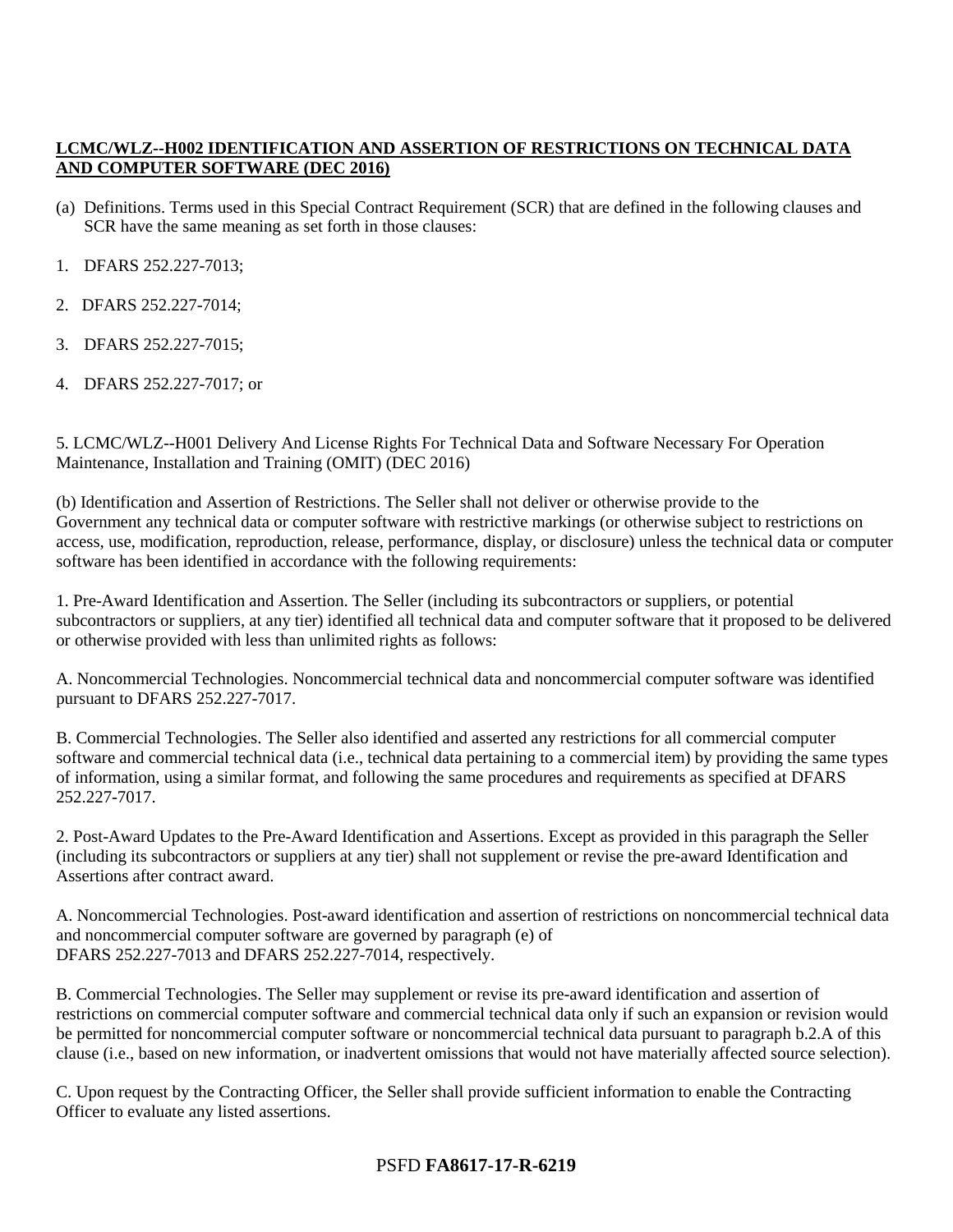(c) Specific Identification of Technical Data and Computer Software. When identifying and asserting restrictions on technical data and computer software pursuant to paragraph (b) of this clause, the Seller shall—

1. Ensure that the technical data and computer software are identified by specific reference to the requirement to deliver or provide that technical data or computer software in the contract, for example, by referencing the associated PO line items or paragraphs in the statement of work.

2. Include the relevant information for all technical data and computer software that are or may be required to be delivered or otherwise provided under the contract, online or remote access to information, and firmware or other computer software to be embedded in hardware deliverables.

3. Specifically address source code, object code, executable code, documentation, software support tools, S/SEE (software/systems engineering environment) documentation, Systems/Software Requirement Documents, Interface Control Documents, etc., regarding any computer software that is modified or developed either exclusively or partially at Government expense.

(d) Copies of Negotiated, Commercial, and Other Non-Standard Licenses. The Seller shall provide copies of all proposed specially negotiated licenses, commercial licenses, and any other asserted restrictions other than Government purpose rights; limited rights; restricted rights; Small Business Innovation Research (SBIR) Program data rights for which the protection period has not expired; or Government's minimum rights as specified in the clause at 252.227-7015.

# **AFMC STD - H005 (AFMC STD-5) IMPLEMENTATION OF PATENT RIGHTS CLAUSE (DEC 2016)**

(a) Interim or final Invention Reports (1) listing subject invention(s) and stating that all subject inventions have been disclosed, or (2) stating that there are no such inventions, shall be sent to both the Administrative Contracting Officer, and to AFMC LO/JAZ, WRIGHT PATTERSON AFB, OH 45433 within the timeframes specified in the Patent Rights clause of this contract.

(b) Contractors are highly encouraged to use DD Form 882, Report of Invention and Subcontracts, to submit these reports. The DD Form 882 may also be used for the notification of an award of any subcontract(s) for experimental, developmental or research work which contain a "Patent Rights" clause.

(c) All other notifications required by the contract shall also be sent to the addresses in paragraph (a).

This provision also constitutes the request for the following information for any subject invention for which the contractor has retained ownership (1) the filing date, (2) serial number and title,(3) a copy of the patent application, and (4) patent number and issue date. Submittal shall be to (insert contact information for person(s) at the procuring contract office who will handle patent administration, e.g., name and/or position, email, phone numbers, etc.)).

# **AFMC STD - H006 (AFMC STD-8) COMMERCIAL COMPUTER SOFTWARE LICENSE (DEC 2016)**

In accordance with the present clause, the Contractor shall provide license agreement information for all COMMERCIAL computer software licenses to be obtained on behalf of or transferred to the US Government under this contract. In this arrangement, the Government may ultimately become the Licensee in certain COMMERCIAL computer software licenses, which software is specifically defined at DFARS 252.227-7014(a)(1). In order to permit the Government to become a Licensee in the COMMERCIAL computer software licenses, the Contractor shall first pre-review the COMMERCIAL computer software licenses intended for transfer to the Government to verify compliance with any one of Alternatives I, II or III, as shown below.

License agreements shall be provided to the Government Contracting Officer concurrent with proposal submission to ensure compliance with the terms and conditions shown below (Alternatives I and II only) to the extent known at the time an offer is submitted to the Government. For any COMMERCIAL computer software licenses which are not reasonably identifiable concurrent with proposal submission, such license shall be first pre-approved by the Government Contracting Officer prior to their incorporation into a system deliverable to ensure compliance with the terms and conditions shown below (Alternatives I and II only). This obligation to obtain pre-approval by the Government Contracting Officer, as